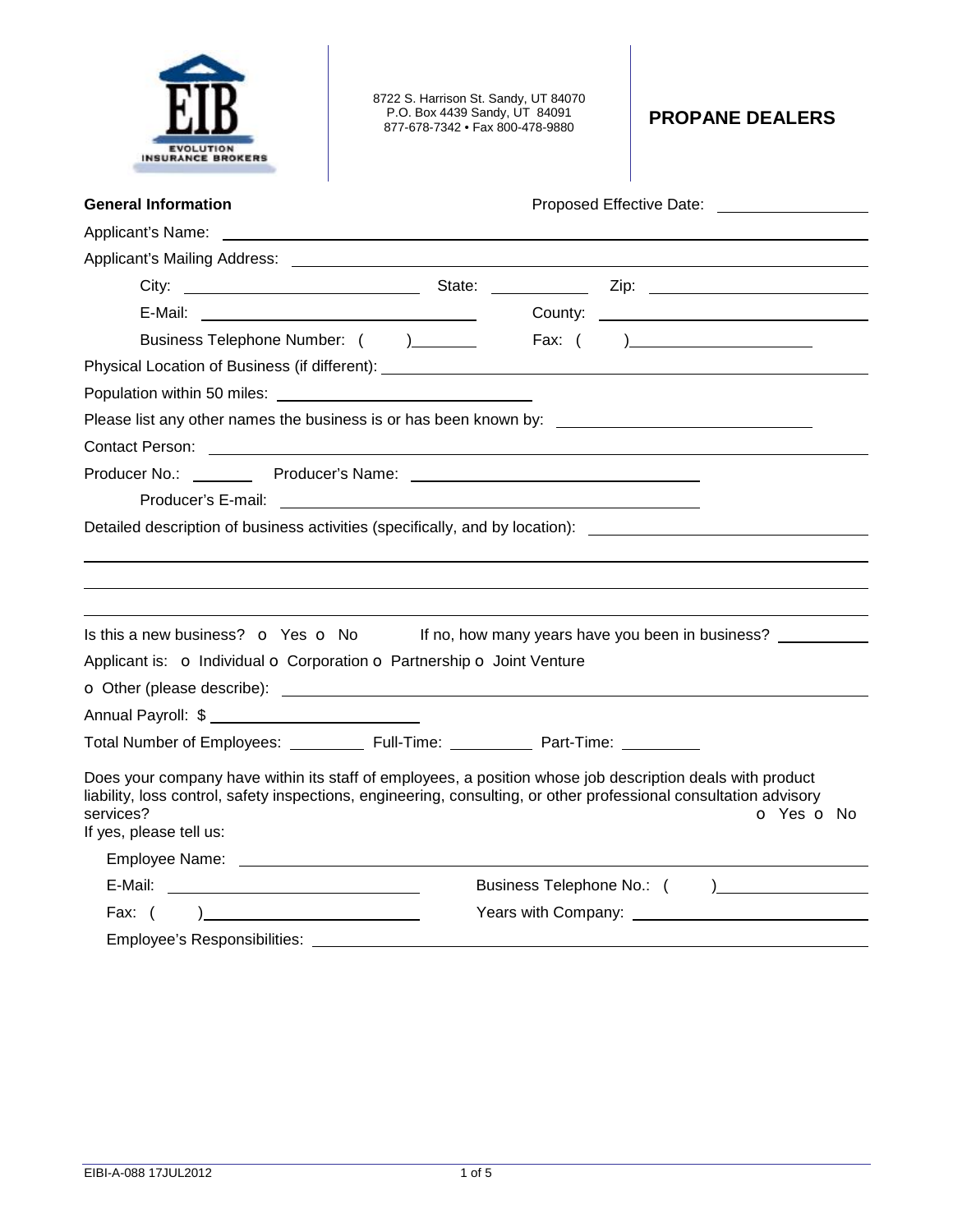### **1. Insurance History**

Who is your current insurance carrier (or your last if no current provider)?

Provide name(s) for all insurance companies that have provided Applicant insurance for the last three years:

|                        | Coverage:                                                                                                 | Coverage: | Coverage:                |
|------------------------|-----------------------------------------------------------------------------------------------------------|-----------|--------------------------|
| Company Name           |                                                                                                           |           |                          |
| <b>Expiration Date</b> |                                                                                                           |           |                          |
| <b>Annual Premium</b>  | \$                                                                                                        | \$        | \$                       |
|                        | Has the Applicant or any predecessor or related person or entity ever had a claim?                        |           | <b>o</b> Yes <b>o</b> No |
|                        | Completed Claims and Loss History form attached (REQUIRED)?                                               |           | O Yes O No               |
|                        | Has the Applicant, or anyone on the Applicant's behalf, attempted to place this risk in standard markets? |           |                          |
|                        |                                                                                                           |           | O Yes O No               |
|                        | If the standard markets are declining placement, please explain why:                                      |           |                          |

# **2. Desired Insurance**

## **Limit of Liability - Professional Liability Coverage:**

|         | Per Act/Aggregate     |          | Per Person/Per Act/Aggregate    |
|---------|-----------------------|----------|---------------------------------|
| $\circ$ | \$50,000/\$100,000    | $\circ$  | \$25,000/\$50,000/\$100,000     |
| $\circ$ | \$150,000/\$300,000   | $\circ$  | \$75,000/\$150,000/\$300,000    |
| $\circ$ | \$250,000/\$1,000,000 | $\circ$  | \$100,000/\$250,000/\$1,000,000 |
| $\circ$ | \$500,000/\$1,000,000 | $\circ$  | \$250,000/\$500,000/\$1,000,000 |
| Ω       | Other:                | $\Omega$ | Other:                          |

## **Self-Insured Retention (SIR):** o \$1,000 (Minimum) o \$1,500 o \$2,500 o \$5,000 o \$10,000

# **3. Business Activities**

1. List all locations that are to be provided insurance under the coverage contract issued:

| a. | Location 1:                          |                              |                                       |
|----|--------------------------------------|------------------------------|---------------------------------------|
|    |                                      |                              |                                       |
|    |                                      |                              |                                       |
| b. | Location 2:                          |                              |                                       |
|    |                                      |                              |                                       |
|    | City: <u>City: City: City: City:</u> |                              | State: <u>Contract Zip:</u> Zip: 2ip: |
|    | c. Location 3:                       |                              |                                       |
|    | Address:                             |                              |                                       |
|    |                                      | State: <u>______________</u> |                                       |
|    |                                      |                              |                                       |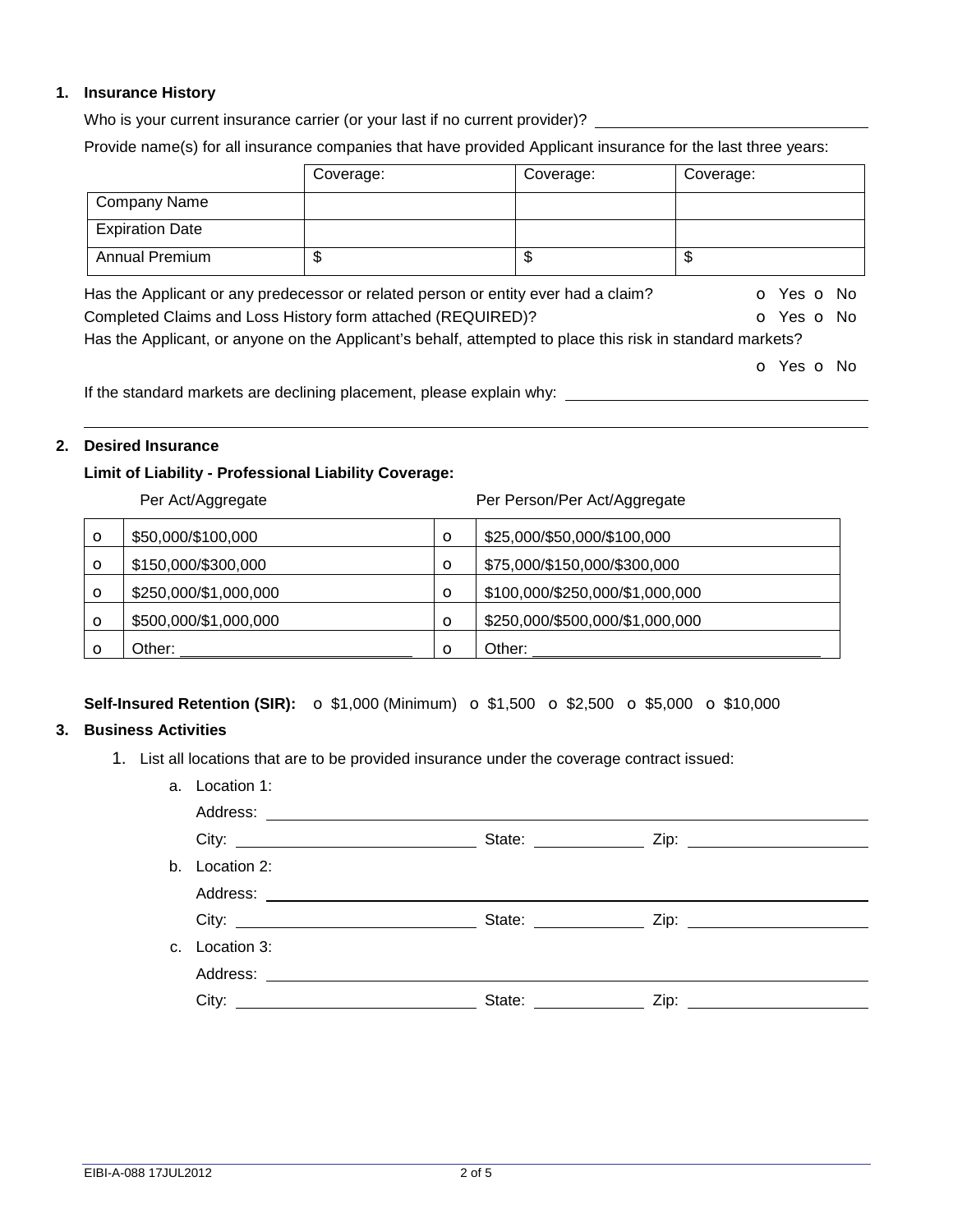2. By what means do you distribute LPG?

|                          | <b>RESIDENTIAL</b><br><b>GALLONS</b> | <b>COMMERCIAL</b><br><b>GALLONS</b> | <b>TOTAL</b><br><b>GALLONS</b> |
|--------------------------|--------------------------------------|-------------------------------------|--------------------------------|
| Cylinders                |                                      |                                     |                                |
| <b>Bulk Delivery</b>     |                                      |                                     |                                |
| Other (please describe): |                                      |                                     |                                |

#### 3. Do you distribute:

|              | <b>RESIDENTIAL</b><br><b>GALLONS</b> | <b>COMMERCIAL</b><br><b>GALLONS</b> | <b>TOTAL</b><br><b>GALLONS</b> |
|--------------|--------------------------------------|-------------------------------------|--------------------------------|
| Butane, Gas, |                                      |                                     |                                |
| etc.         |                                      |                                     |                                |
| Fuel, oil,   |                                      |                                     |                                |
| kerosene     |                                      |                                     |                                |

4. Total wholesale product sales (butane, gas, diesel etc.)?

Residential: \_\_\_\_\_\_\_\_\_\_\_\_\_\_\_\_\_\_\_\_\_\_\_\_\_Commercial: \_\_\_\_\_\_\_\_\_\_\_\_\_\_\_\_\_\_\_\_\_\_\_\_\_\_\_\_\_\_\_

5. Total wholesale LPG product sales?

Residential: \_\_\_\_\_\_\_\_\_\_\_\_\_\_\_\_\_\_\_\_\_\_\_\_\_\_Commercial: \_\_\_\_\_\_\_\_\_\_\_\_\_\_\_\_\_\_\_\_\_\_\_\_\_\_\_\_\_\_

6. Provide gross receipts by class of services performed below and percentage of total income (use separate sheet if necessary).

|                                                                                                     | <b>GROSS RECEIPTS</b> | <b>PERCENTAGE OF</b><br><b>OPERATIONS</b> |
|-----------------------------------------------------------------------------------------------------|-----------------------|-------------------------------------------|
| Retail sales from independent outlets                                                               | \$                    | $\%$                                      |
| Installation of heaters, stoves, furnaces or similar<br>appliances.                                 | \$                    | $\%$                                      |
| Repair service of heaters, stoves, furnaces or similar<br>appliances.                               | \$                    | $\%$                                      |
| Retail sales of appliances, heaters, parts, etc.                                                    | \$                    | $\%$                                      |
| Distribution of LPG for commercial use.                                                             | \$                    | $\%$                                      |
| Distribution of LPG for agricultural use (e.g. to farm,<br>ranch) or residential use.               | \$                    | $\%$                                      |
| Distribution of butane, diesel, gasoline, etc, for<br>commercial use.                               | \$                    | $\frac{0}{0}$                             |
| Distribution of butane, diesel, gasoline, etc, for<br>residential, agricultural, farm, or ranch use | \$                    | $\%$                                      |
| Other income (please describe):                                                                     | \$                    | $\frac{0}{6}$                             |
| TOTAL                                                                                               | \$                    | %                                         |

7. Does your firm require that a system is shut down and tagged, when leaks are suspected or verified?

o Yes o No

| 8. Does your firm require delivery person to light all appliances for "Out of Fuel" deliveries? $\circ$ Yes $\circ$ No |            |  |
|------------------------------------------------------------------------------------------------------------------------|------------|--|
| 9. Does your firm provide "Gas Check" as a service?                                                                    | n Yes n No |  |

| 9. DOES YOUR IIIIII DROVIGE GAS CHECK AS A SERVICE?                        | O TES O INC |
|----------------------------------------------------------------------------|-------------|
| If yes, what percentage of your customers have been provided this service? |             |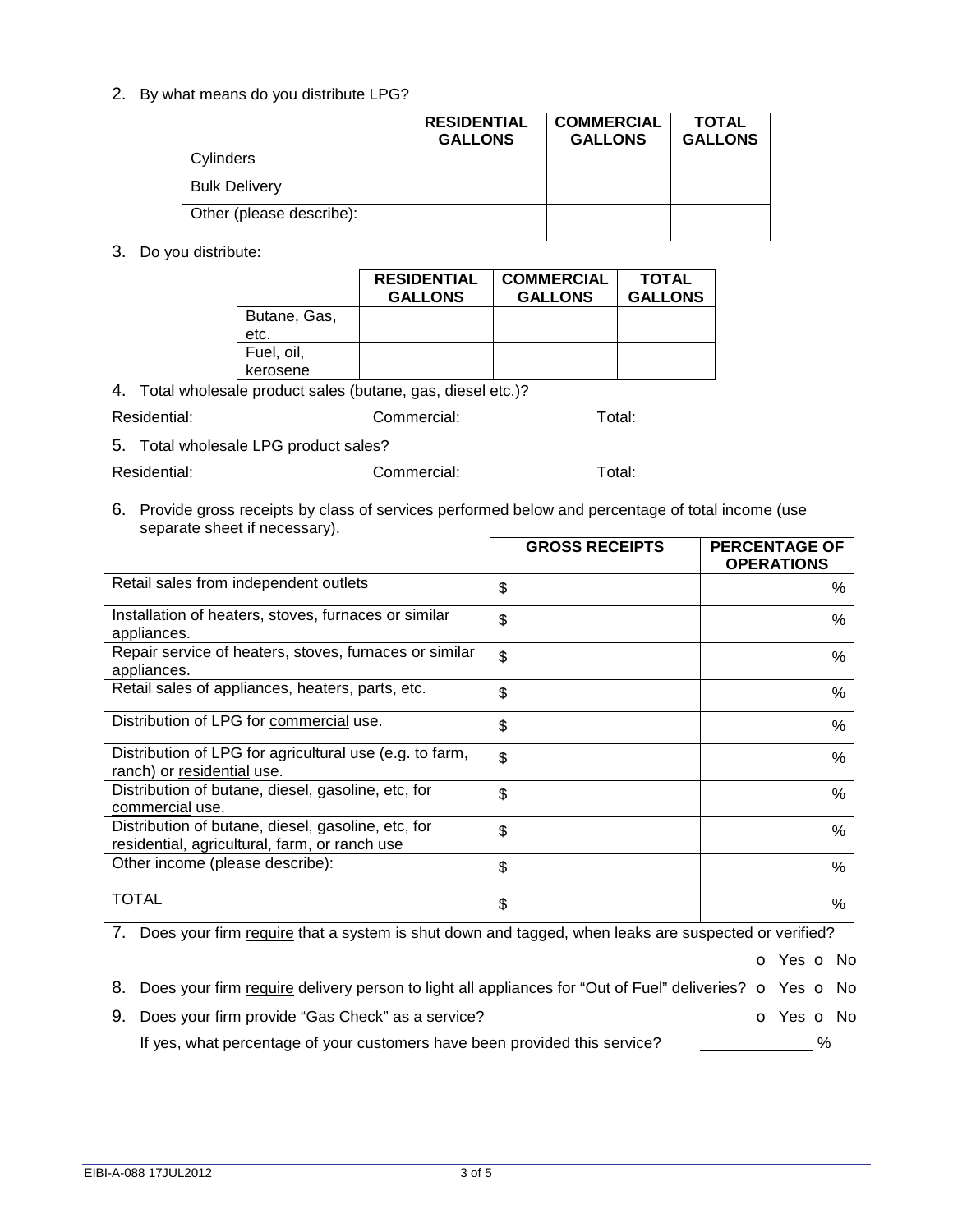10. Enter the following information about your customers:

|                       | NO. OF<br><b>CUSTOMERS</b> | % OF TOTAL<br><b>CUSTOMERS</b> |
|-----------------------|----------------------------|--------------------------------|
| Residential           |                            | $\%$                           |
| Agri-business         |                            | $\%$                           |
| Industrial/commercial |                            | $\%$                           |
| Motor fuel            |                            | $\%$                           |

11. How many wholesale accounts do you have?

- a. Total gross receipts:  $\frac{1}{2}$
- b. Number of gallons sold wholesale:
- 12. Please provide the name, address, and phone number of your accountant, bookkeeper, or the independent accounting firm, which may be contacted to verify the gross income and sales figures referred to in this voluntary audit request.

| Name:<br><u> 1989 - Jan Samuel Barbara, margaret e populari e populari e populari e populari e populari e populari e popu</u>                                                                                                                                                                                            |                                                                                                                                                                                                                                          |
|--------------------------------------------------------------------------------------------------------------------------------------------------------------------------------------------------------------------------------------------------------------------------------------------------------------------------|------------------------------------------------------------------------------------------------------------------------------------------------------------------------------------------------------------------------------------------|
| <b>Mailing Address:</b><br><u> 1980 - Jan Samuel Barbara, margaret e populazion del control del control del control del control de la provi</u>                                                                                                                                                                          |                                                                                                                                                                                                                                          |
| City:<br><u> 1989 - Johann Harry Harry Harry Harry Harry Harry Harry Harry Harry Harry Harry Harry Harry Harry Harry Harry</u>                                                                                                                                                                                           | State:<br>Zip: will be a series of the contract of the contract of the contract of the contract of the contract of the contract of the contract of the contract of the contract of the contract of the contract of the contract of the c |
| E-Mail:<br><u> 1989 - John Stein, Amerikaansk politiker (</u>                                                                                                                                                                                                                                                            |                                                                                                                                                                                                                                          |
| <b>Business Number:</b><br>$\frac{1}{2}$ and $\frac{1}{2}$ and $\frac{1}{2}$ and $\frac{1}{2}$ and $\frac{1}{2}$ and $\frac{1}{2}$ and $\frac{1}{2}$ and $\frac{1}{2}$ and $\frac{1}{2}$ and $\frac{1}{2}$ and $\frac{1}{2}$ and $\frac{1}{2}$ and $\frac{1}{2}$ and $\frac{1}{2}$ and $\frac{1}{2}$ and $\frac{1}{2}$ a | Fax:<br>$\mathbf{I}$ and the contract of the contract of $\mathbf{I}$                                                                                                                                                                    |

#### **REPRESENTATIONS AND WARRANTIES**

The "Applicant" is the party to be named as the "Insured" in any insuring contract if issued. By signing this Application, the Applicant for insurance hereby represents and warrants that the information provided in the Application, together with all supplemental information and documents provided in conjunction with the Application, is true, correct, inclusive of all relevant and material information necessary for the Insurer to accurately and completely assess the Application, and is not misleading in any way. The Applicant further represents that the Applicant understands and agrees as follows: (i) the Insurer can and will rely upon the Application and supplemental information provided by the Applicant, and any other relevant information, to assess the Applicant's request for insurance coverage and to quote and potentially bind, price, and provide coverage; (ii) the Application and all supplemental information and documents provided in conjunction with the Application are warranties that will become a part of any coverage contract that may be issued; (iii) the submission of an Application or the payment of any premium does not obligate the Insurer to quote, bind, or provide insurance coverage; and (iv) in the event the Applicant has or does provide any false, misleading, or incomplete information in conjunction with the Application, any coverage provided will be deemed void from initial issuance.

The Applicant hereby authorizes the Insurer and its agents to gather any additional information the Insurer deems necessary to process the Application for quoting, binding, pricing, and providing insurance coverage including, but not limited to, gathering information from federal, state, and industry regulatory authorities, insurers, creditors, customers, financial institutions, and credit rating agencies. The Insurer has no obligation to gather any information nor verify any information received from the Applicant or any other person or entity. The Applicant expressly authorizes the release of information regarding the Applicant's losses, financial information, or any regulatory compliance issues to this Insurer in conjunction with consideration of the Application.

The Applicant further represents that the Applicant understands and agrees the Insurer may: (i) present a quote with a Sublimit of liability for certain exposures, (ii) quote certain coverages with certain activities, events, services, or waivers excluded from the quote, and (iii) offer several optional quotes for consideration by the Applicant for insurance coverage. In the event coverage is offered, such coverage will not become effective until the Insurer's accounting office receives the required premium payment.

The Applicant agrees that the Insurer and any party from whom the Insurer may request information in conjunction with the Application may treat the Applicant's facsimile signature on the Application as an original signature for all purposes.

The Applicant acknowledges that under any insuring contract issued, the following provisions will apply:

1. A single Accident, or the accumulation of more than one Accident during the Policy Period, may cause the per Accident Limit and/or the annual aggregate maximum Limit of Liability to be exhausted, at which time the Insured will have no further benefits under the Policy.